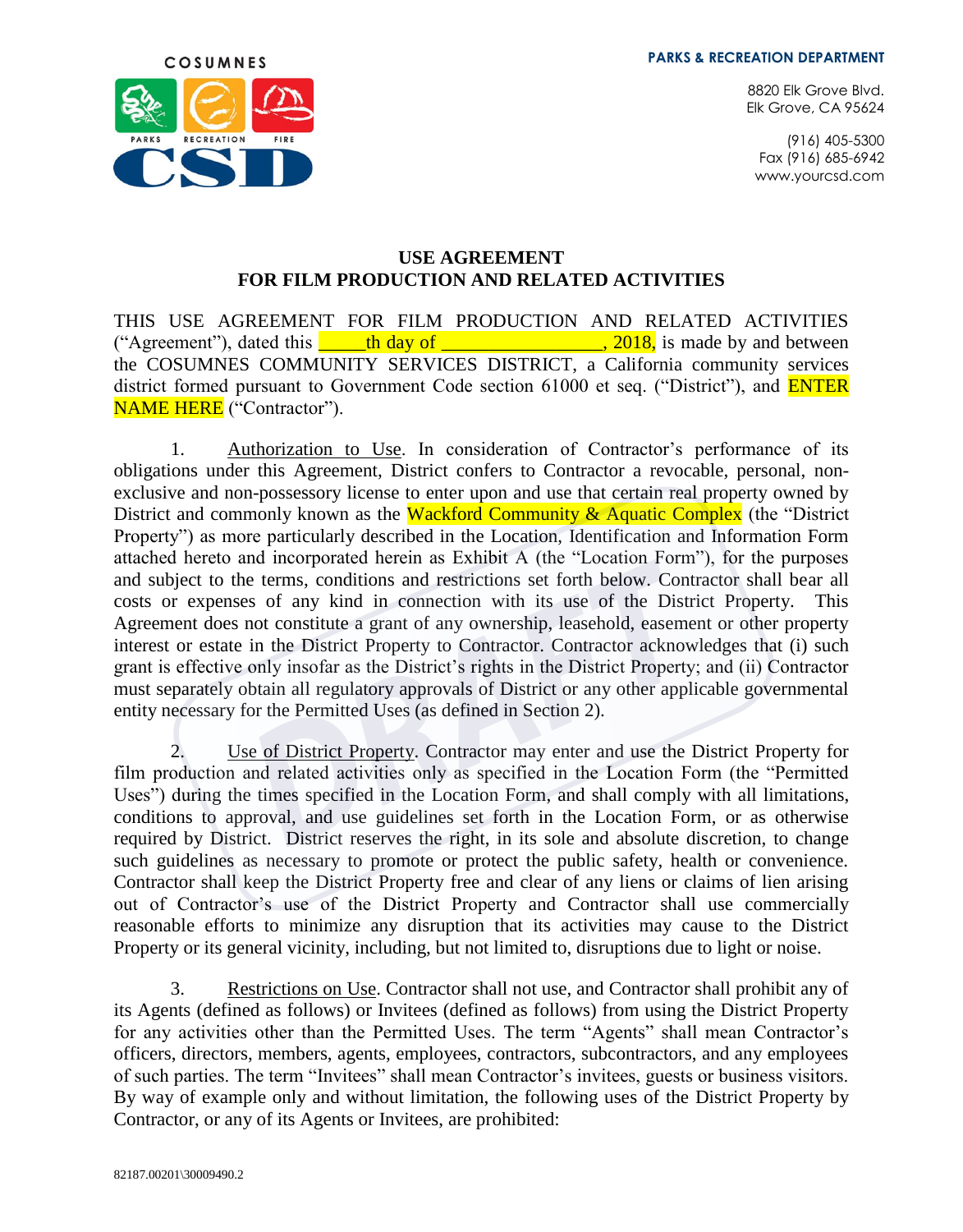(a) Contractor shall not construct or place any permanent structures, signs or improvements on the District Property, nor shall Contractor permanently alter any existing structures, signs or improvements on the District Property.

(b) Contractor shall not conduct any unauthorized activities on or about the District Property that constitute waste or nuisance.

(c) Contractor shall not damage District's real or personal property.

(d) Contractor shall not cause any Hazardous Material (defined as follows) to be brought upon, kept, used, stored, released, generated or disposed of in, on or about the District Property, or transported to or from the District Property.

(i) Contractor shall immediately notify District of any release or suspected release of Hazardous Material. Contractor shall comply with all laws requiring notice of such releases or threatened releases to governmental agencies, and shall take all action necessary to mitigate the release or minimize the spread of contamination. In the event of a release of Hazardous Material, Contractor shall, without cost to District and in accordance with all laws and regulations, return the District Property to the condition immediately prior to the release. Contractor shall allow District to participate in any discussion with governmental agencies regarding any settlement agreement, cleanup or abatement agreement, consent decree or other compromise proceeding involving Hazardous Material.

(ii) For purposes of this Agreement, "Hazardous Material" includes, without limitation, the following: any material defined as a "hazardous substance, pollutant or contaminant" pursuant to the Comprehensive Environmental Response, Compensation and Liability Act of 1980, as amended (42 U.S.C. Sections 9601 et seq.), or pursuant to Section 25316 of the California Health & Safety Code; a "hazardous waste" listed pursuant to Section 25140 of the California Health & Safety Code; any asbestos and asbestos containing materials; and any petroleum, including, without limitation, crude oil or any fraction thereof, natural gas or natural gas liquids.

4. Subject to District Uses. Notwithstanding anything to the contrary in this Agreement, Contractor's rights to use the District Property hereunder shall be subject and subordinate to District's necessary uses of the District Property for municipal purposes. District retains the right to use or allow other persons to use the District Property in a manner that does not unreasonably interfere with Contractor's activities hereunder.

5. Term of Agreement. The privilege given to Contractor pursuant to this Agreement is temporary only. This Agreement shall become effective upon execution hereof. Contractor shall have the right to use the District Property as set forth in Section [2](#page-0-0) only from **TIME** to **TIME** on **DATE**, unless amended by prior written agreement of the District's General Manager, in his or her sole and absolute discretion, or sooner terminated pursuant to the terms hereof.

6. Surrender and Repair of Damage. Upon the cancellation, expiration, or termination of this Agreement, Contractor shall surrender the District Property in the same condition as received free from hazards and clear of all debris and of all property of Contractor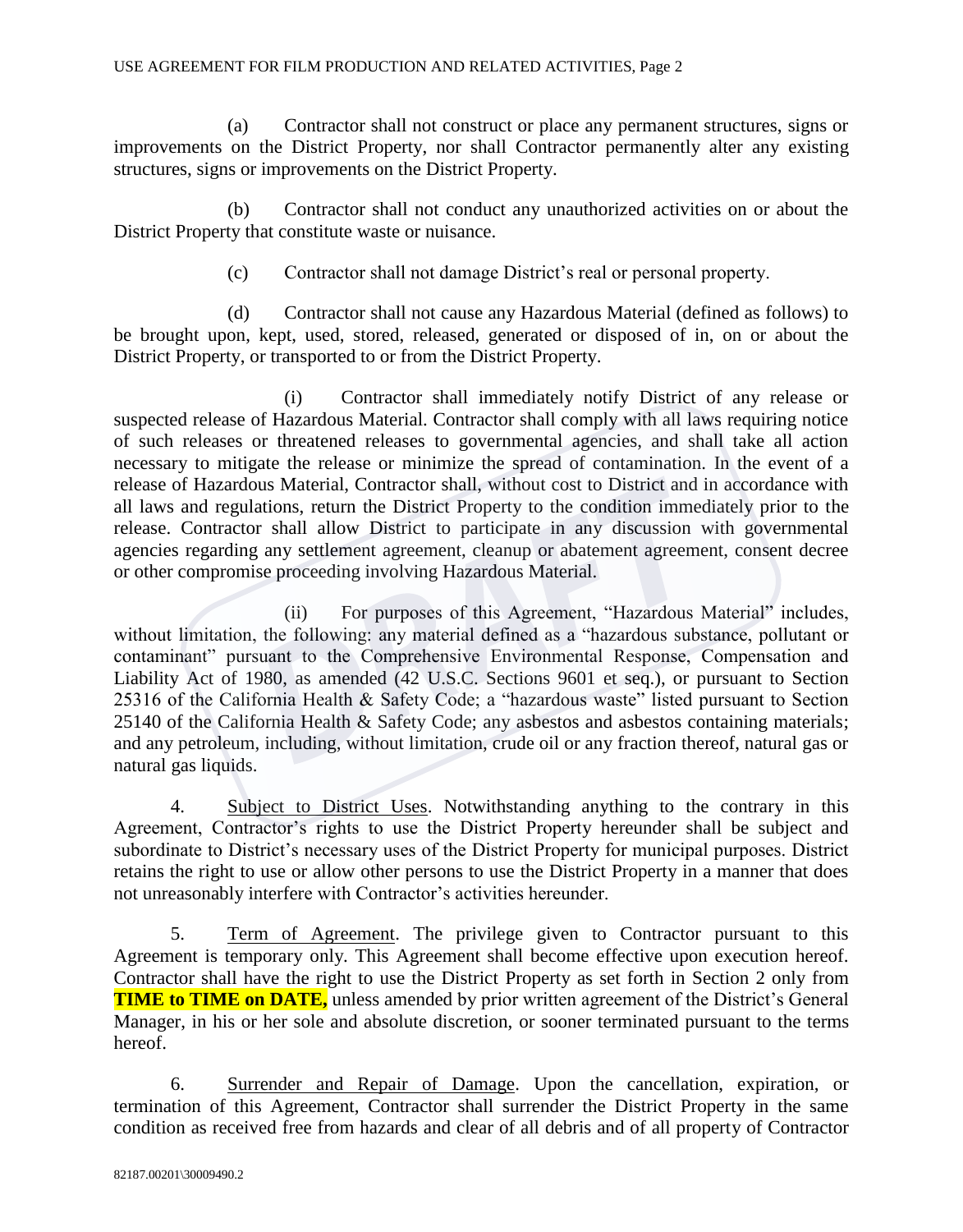or its Agents or Invitees. Contractor shall promptly, at its sole cost, repair any and all damage to the District Property and any personal property located thereon caused by Contractor or its Agents or Invitees. Contractor shall obtain District's prior approval of any party to be used by Contractor to conduct such repair work. If Contractor damages District facilities or any personal property, the final repair costs owed by Contractor shall be determined by District, and shall be paid by Contractor within five (5) days of District's demand therefor. Contractor's obligations under this Section shall survive the cancellation, expiration, or termination of this Agreement.

7. District's Right to Cancel. District reserves the right to suspend all activities or to cancel or terminate this Agreement upon the happening of the following conditions.

(a) Contractor fails to promptly pay all fees or charges under this Agreement when due.

(b) Contractor fails to cure any non-compliance of any of the terms or conditions of this Agreement as soon as is reasonably feasible and no later than within twentyfour (24) hours of receiving District's notification of such failure, or if such failure cannot be reasonably cured within twenty-four (24) hours, if Contractor fails to commence to cure such failure within such twenty-four (24) hour period and to diligently pursue such cure to completion. Notwithstanding anything to the contrary in the foregoing, District reserves the right to cancel this Agreement immediately and without prior notice, if, in the District's sole judgment such action is warranted by such default or breach.

(c) The District, in its sole and absolute discretion, determines that there is an emergency requiring cancellation or termination of the Agreement.

8. Compliance with Laws; Regulatory Approvals, and Permit Requirements.

(a) Contractor shall, at its sole expense, conduct and cause to be conducted all activities on the District Property in compliance with all laws, regulations, codes, ordinances and orders of any governmental or other regulatory entity, and whether or not in the contemplation of the parties. Such laws shall include, but are not limited to, local, state and federal laws prohibiting discrimination in employment and public accommodations. Contractor agrees to conduct the Permitted Uses at all times in a safe and prudent manner with full regard to the public safety and to observe all applicable ordinances, regulations, policies and requests of the District and other government agencies responsible for public safety. Contractor shall, at its sole expense, procure and maintain in force at all times during its use of the District Property any and all licenses or approvals necessary to conduct the Permitted Uses.

(b) Prior to use of the District Property, Contractor shall, in its sole and exclusive responsibility, obtain a signed waiver from all persons who may be depicted in any image, photo or video produced by Contractor, in the form attached hereto as Exhibit B.

9. Utilities. Contractor shall not connect to or use any utility systems or outlets unless such use is specifically authorized in the Permitted Uses.

10. District's Right to Cure Defaults by Contractor. If Contractor defaults in the performance of any of its obligations under this Agreement, District may, at its sole option,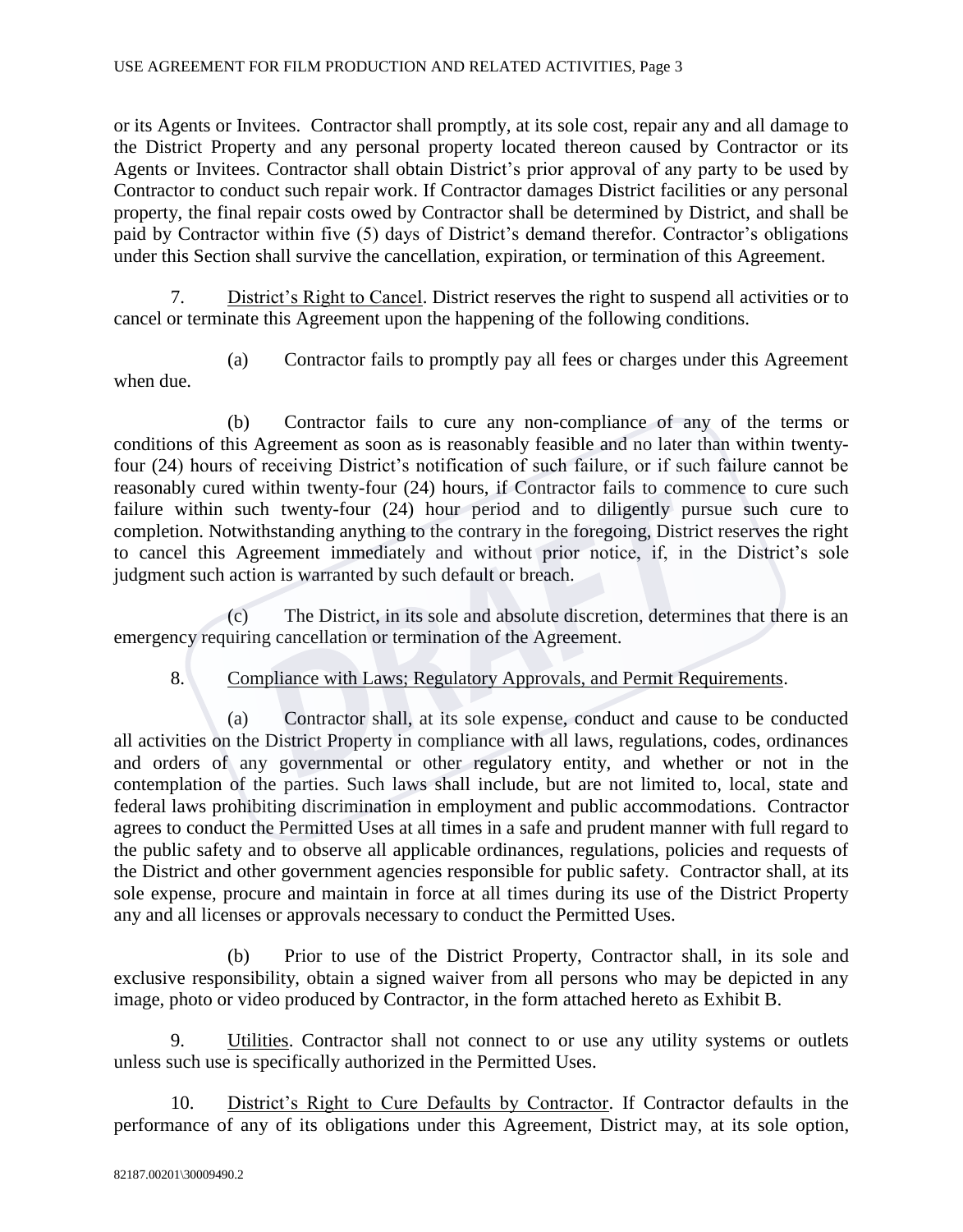remedy such failure for Contractor's account and at Contractor's expense by providing Contractor with three (3) days prior written or oral notice of District's intention to cure such default (except that no such prior notice shall be required in the event of an emergency as determined by District). Contractor shall pay to District upon demand, all costs, damages, expenses or liabilities incurred by District, including, without limitation, reasonable attorneys' fees and costs, in remedying or attempting to remedy such default. Contractor's obligations under this Section shall survive the cancellation, expiration or termination of this Agreement.

11. Cash Deposit. District may, without limiting its other remedies, require Contractor to pay to District in cash or other deposit in an amount necessary to cover the cost of repairing or remedying any breach of this Agreement. Any unexpended sums shall be returned to Contractor, and Contractor shall immediately pay any additional costs incurred by District in excess of the cash deposited with District. No interest shall be payable to Contractor on any such deposit.

### 12. Use Charges.

(a) Upon execution of this Agreement, Contractor shall pay **\$0.00** to District as the rental charge for use of the District Property.

(b) Additional Payments. Within five (5) days of District's demand therefor, Contractor shall pay District for the costs incurred by District in providing the use of District employees, equipment, property, and facilities other than the District Property, as further described in the Location Form.

13. Insurance. Without in any way limiting Contractor's liability pursuant to the "Indemnification" section of this Agreement, Contractor must maintain in force, during the full term of the Agreement, insurance in the following amounts and coverages, unless such insurance provisions are waived in writing by the District's General Manager, in his or her sole discretion:

(i) Commercial General Liability Insurance with limits not less than \$1,000,000 each occurrence Combined Single Limit for Bodily Injury and Property Damage, including coverages for Contractual Liability, Personal Injury, Independent Contractors, Broadform Property Damage, and Products Liability and Completed Operations;

(ii) Commercial Automobile Liability Insurance with limits not less than \$1,000,000 each occurrence Combined Single Limit for Bodily Injury and Property Damage, including coverages for owned, non-owned and hired automobiles, as applicable; and

(iii) Workers' Compensation Insurance in statutory amounts with Employer's Liability Coverage with limits of not less than \$1,000,000 each accident.

(b) Commercial General Liability and Commercial Automobile Liability Insurance policies must provide the following:

(i) Name as Additional Insureds the District, its officers, agents, and

employees.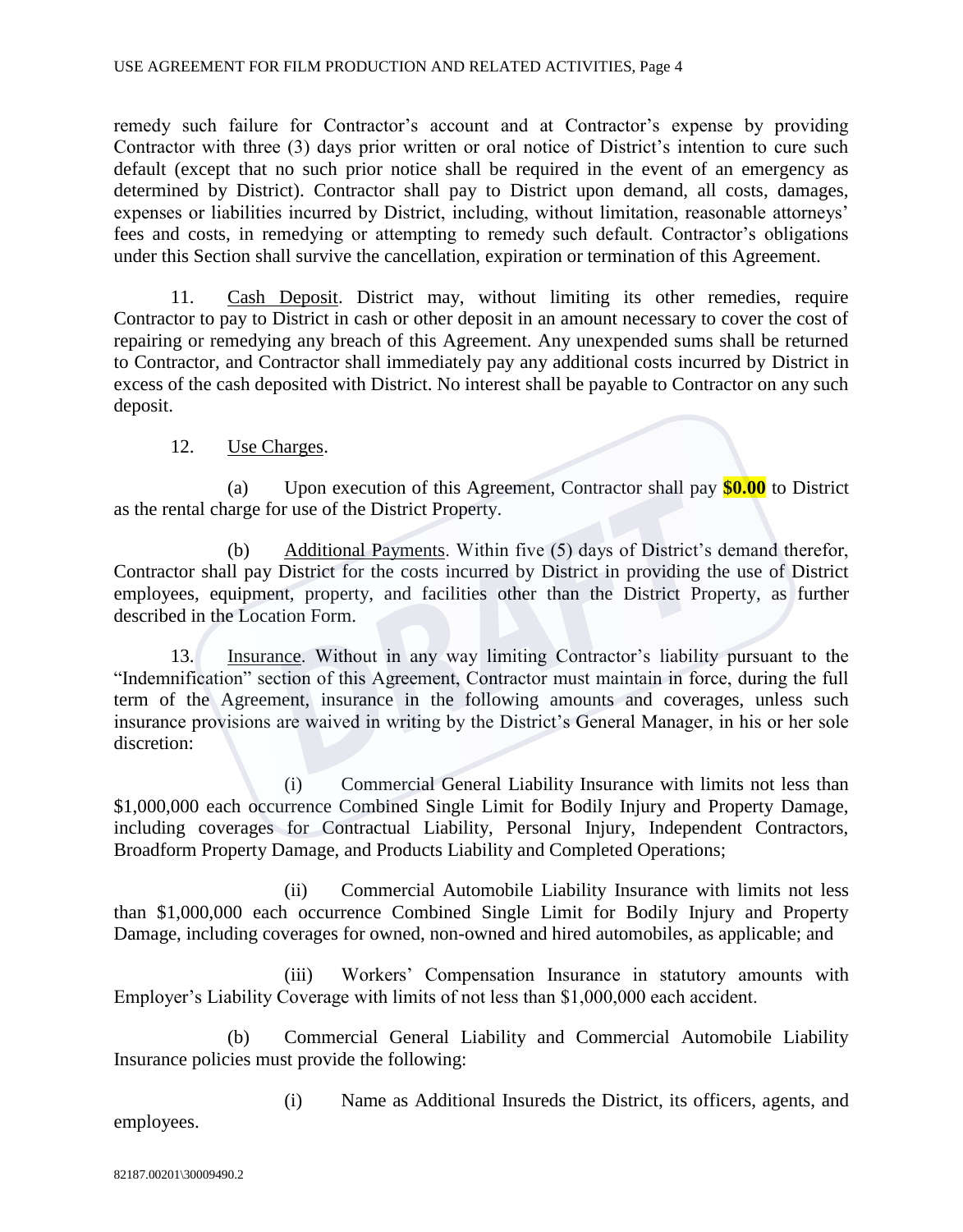(ii) That such policies are primary insurance to any other insurance available to the Additional Insureds, with respect to any claims arising out of this Agreement, and that insurance applies separately to each insured against whom claim is made or suit is brought.

(iii) All policies shall provide 30 (thirty) days' written notice to District of cancellation or material change.

(c) In the event District determines that Contractor's Permitted Uses require additional insurance, Contractor shall, prior to commencing any such activity, obtain such insurance as the District's Risk Manager requires for such activity.

(d) All insurance shall be provided under an occurrence basis.

(e) Should any of the required insurance be provided under a form of coverage that includes a general annual aggregate limit or provides that claims investigation or legal defense costs be included in such general annual aggregate limit, such general annual aggregate limit shall be double the occurrence or claims limits specified above.

(f) Should any required insurance lapse during the term of this Agreement, requests for payments originating after such lapse shall not be processed until the District receives satisfactory evidence of reinstated coverage as required by this Agreement, effective as of the lapse date. If insurance is not reinstated, the District may, at its sole option, terminate this Agreement effective on the date of such lapse of insurance.

(g) Before commencing any operations under this Agreement, Contractor shall do the following: (i) furnish to District certificates of insurance, and additional insured policy endorsements with insurers with ratings comparable to A-, VIII or higher, that are authorized to do business in the State of California, and that are satisfactory to District, in form evidencing all coverages set forth above, and (ii) furnish complete copies of policies promptly upon District request. Failure to maintain insurance shall constitute a material breach of this Agreement.

14. As Is Condition of District Property; Disclaimer of Representations. CONTRACTOR ACCEPTS THE USE OF THE DISTRICT PROPERTY IN ITS "AS IS" CONDITION, WITHOUT REPRESENTATION OR WARRANTY OF ANY KIND BY DISTRICT, ITS OFFICERS, AGENTS OR EMPLOYEES, INCLUDING, WITHOUT LIMITATION, THE SUITABILITY OR SAFETY OF THE DISTRICT PROPERTY OR ANY FACILITIES ON THE DISTRICT PROPERTY, FOR CONTRACTOR'S USE.

### 15. Waiver of Claims.

(a) Neither District nor any of its commissions, departments, boards, officers, agents or employees shall be liable for any damage to the property of Contractor, its officers, agents, employees, invitees, contractors or subcontractors, or their employees, or for any bodily injury or death to such persons, or for any other loss, resulting or arising from the condition of the District Property or its use by Contractor.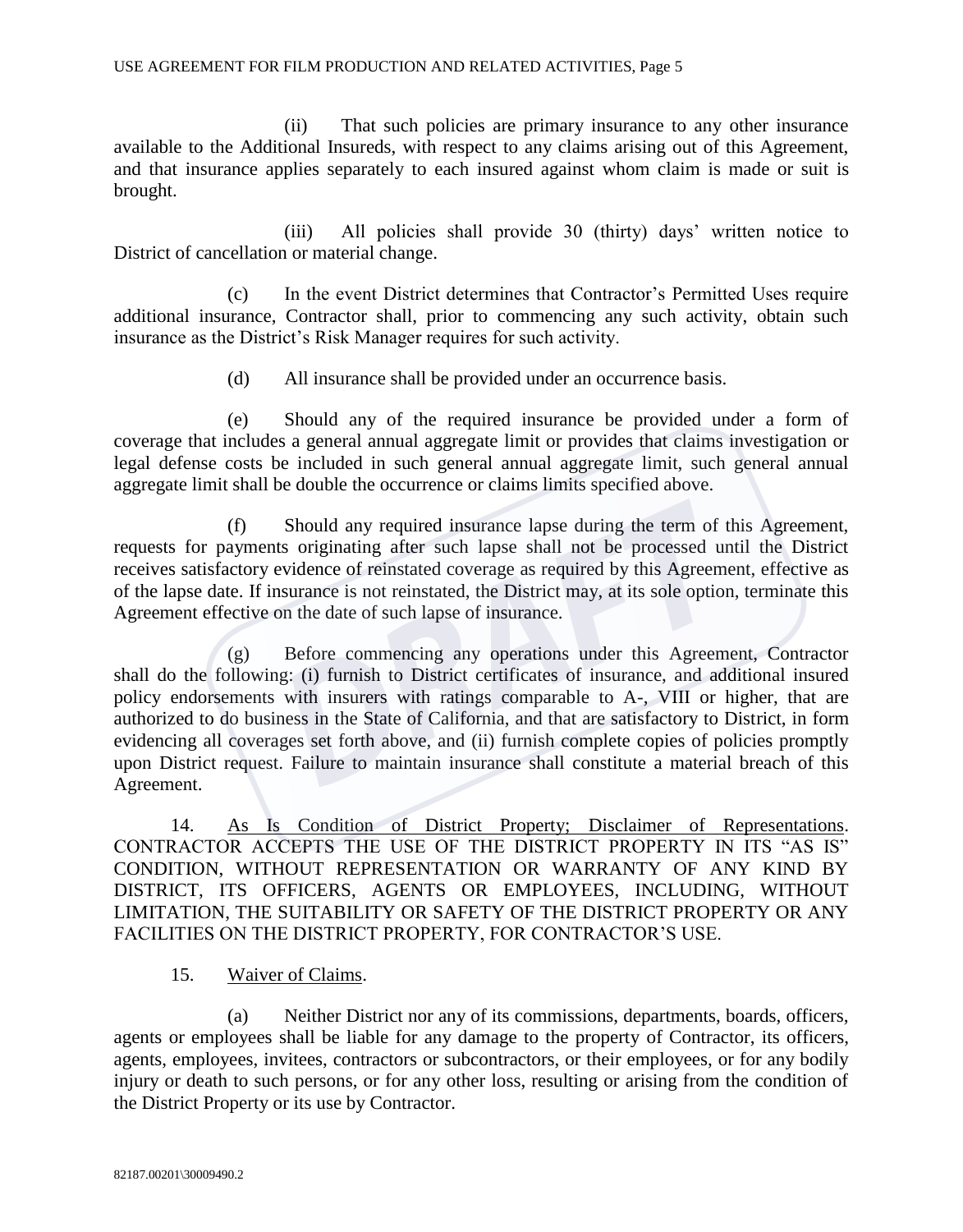(b) Contractor fully releases, waives and discharges forever any and all claims, demands, rights, and causes of action against, and covenants not to sue, District, its departments, commissions, officers, directors and employees, and all persons acting by, through or under each of them, under any present or future laws, statutes, or regulations, (i) for any claim or event relating to the condition of the District Property or Contractor's use thereof, and (ii) in the event that District exercises its right to suspend, revoke or terminate this Agreement.

(c) In connection with the foregoing release, Contractor acknowledges that it is familiar with Section 1542 of the California Civil Code, which reads:

> "A general release does not extend to claims which the creditor does not know or suspect to exist in his or her favor at the time of executing the release, which if known by him or her must have materially affected his or her settlement with the debtor."

Contractor acknowledges that the releases contained herein include all known and unknown, disclosed and undisclosed, and anticipated and unanticipated claims. Contractor realizes and acknowledges that it has agreed upon this Agreement in light of this realization and, being fully aware of this situation, it nevertheless intends to waive the benefit of Civil Code Section 1542, or any statute or other similar law now or later in effect. The releases contained herein shall survive any cancellation or termination of this Agreement.

16. Indemnity. Contractor shall protect, indemnify, defend, reimburse and hold harmless District, its officers, agents, employees and contractors from and against any and all demands, claims, legal or administrative proceedings, losses, costs, penalties, fines, liens, judgments, damages and liabilities of any kind (collectively, "Losses"), arising in any manner out of: (a) any injury or alleged injury to or death of any person or damage to or destruction of any property occurring in, on or about the District Property, or any part thereof, whether the person or property of Contractor, any of its Agents and Invitees, or third persons, relating in any manner to any use or activity under this Agreement; (b) any failure or alleged failure by Contractor, or any of its Agents or Invitees, to faithfully observe or perform any of the terms, covenants or conditions of this Agreement; (c) the use of the District Property or any activities or alleged activities conducted thereon by Contractor, its Agents or Invitees; (d) any release or discharge, or threatened release or discharge, or alleged release or discharge of any Hazardous Material caused or allowed by Contractor, its Agents or Invitees, on, in, under or about the District Property, any improvements permitted thereon, or into the environment; or (e) any and all Losses or alleged Losses arising in connection with this Agreement, including but not limited to, any such Losses relating to any alleged infringement of the patent rights, trademark, copyright, trade secret, privacy or other personal or other proprietary right of any person or persons. Contractor specifically agrees that this indemnification/defense and hold harmless clause is intended to extend to all acts of active or passive negligence, whether sole or concurrent, and that Contractor's duty to indemnify, defend and/or hold harmless is intended to be as broad and inclusive as determined by the terms of this Agreement, and as is permitted by the law of the State of California, and that, further, if any portion thereof is held invalid, it is agreed that the balance, shall, notwithstanding, continue in full legal force and effect.

The foregoing indemnity shall include, without limitation, reasonable attorneys' and consultants fees, investigation and remediation costs and all other reasonable costs and expenses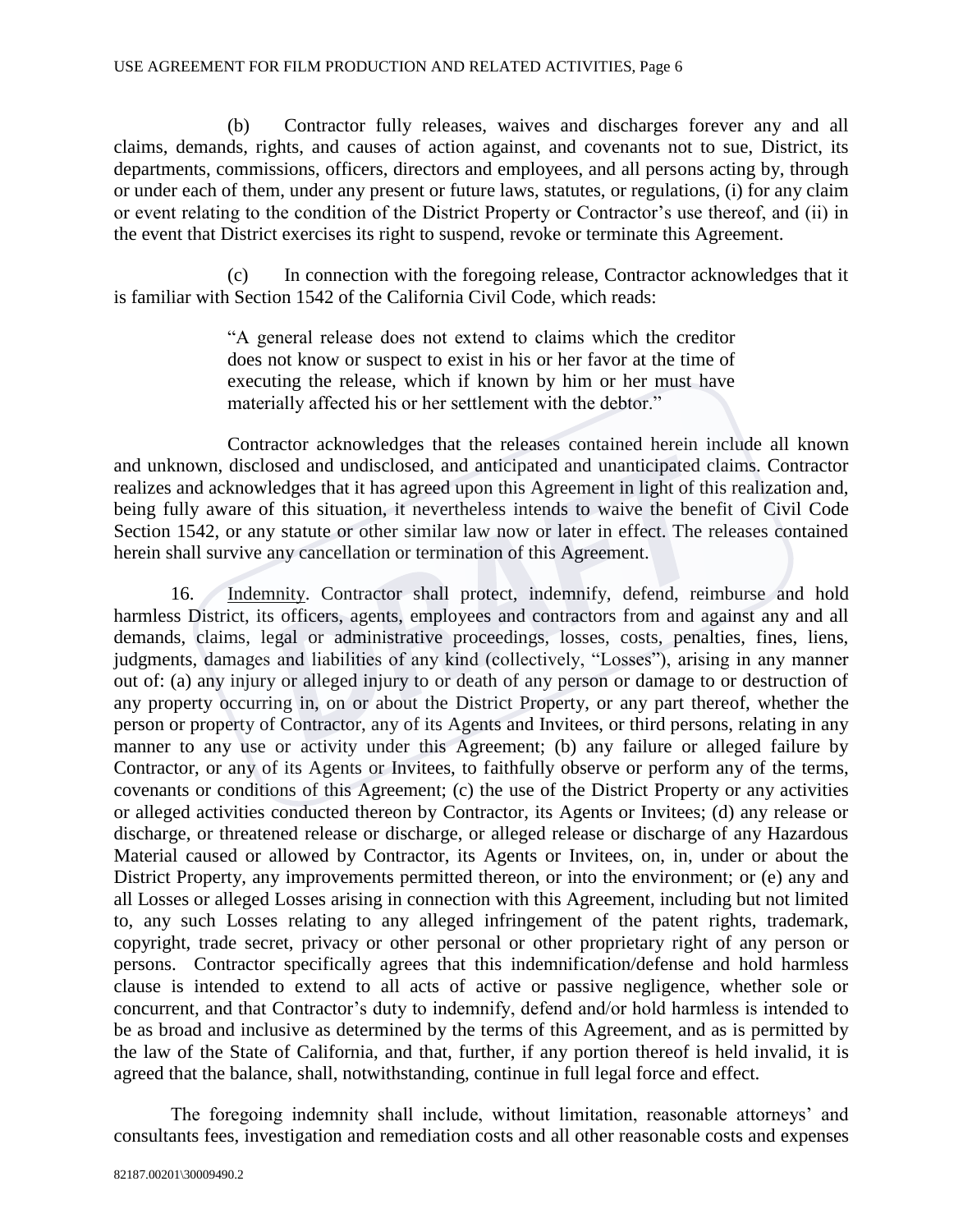incurred by the indemnified parties, including, without limitation, damages for decrease in the value of the District Property and claims for damages or decreases in the value of adjoining property. Contractor shall have an immediate and independent obligation to defend District from any claim which actually or potentially falls within this indemnity provision. Contractor's obligations under this Section shall survive the expiration or termination of this Agreement.

17. No Assignment. Neither this Agreement nor any duties or obligations hereunder may be assigned, conveyed or delegated by the Contractor prior to completion of filming on the District Property unless first approved by District by written instrument executed and approved in the same manner as this Agreement.

18. No Joint Ventures or Partnership; Independent Contractor. This Agreement does not create a partnership or joint venture between District and Contractor. Contractor shall be solely responsible for all matters relating to payment of its employees, including, without limitation, compliance with any and all federal, state or local law and regulations.

19. Impossibility of Performance. If, for any reason, an unforeseen event occurs which is beyond the control of the District and the Contractor, which event renders impossible the fulfillment of any term of this Agreement, Contractor and the District shall have no right to nor claim for damages against the other.

20. Possessory Interest Taxes. Contractor recognizes and understands that this Agreement may create a possessory interest subject to property taxation and that Contractor may be subject to the payment of property taxes levied on such interest under applicable law. Contractor agrees to pay taxes of any kind, including possessory interest taxes, if any, that may be lawfully assessed on Contractor's interest under this Agreement or use of the District Property pursuant hereto and to pay any other taxes, excises, licenses, permit charges or assessments based on Contractor's usage of the District Property that may be imposed upon Contractor by applicable law.

21. Notices. Except as otherwise provided herein, any notices given under this Agreement shall be addressed as follows:

To District: Cosumnes Community Services District 8820 Elk Grove Blvd. Elk Grove, CA 95624 Attention: Joshua Green, Parks and Recreation Administrator

To Contractor: [INSERT NAME AND ADDRESS]

Notice shall be deemed to be received(a) the date when it is deposited with the U.S. Post Office, if sent by first class or certified mail, (b) one (1) business day after the date when it is deposited with an overnight courier, if next business day delivery is required, (c) upon the date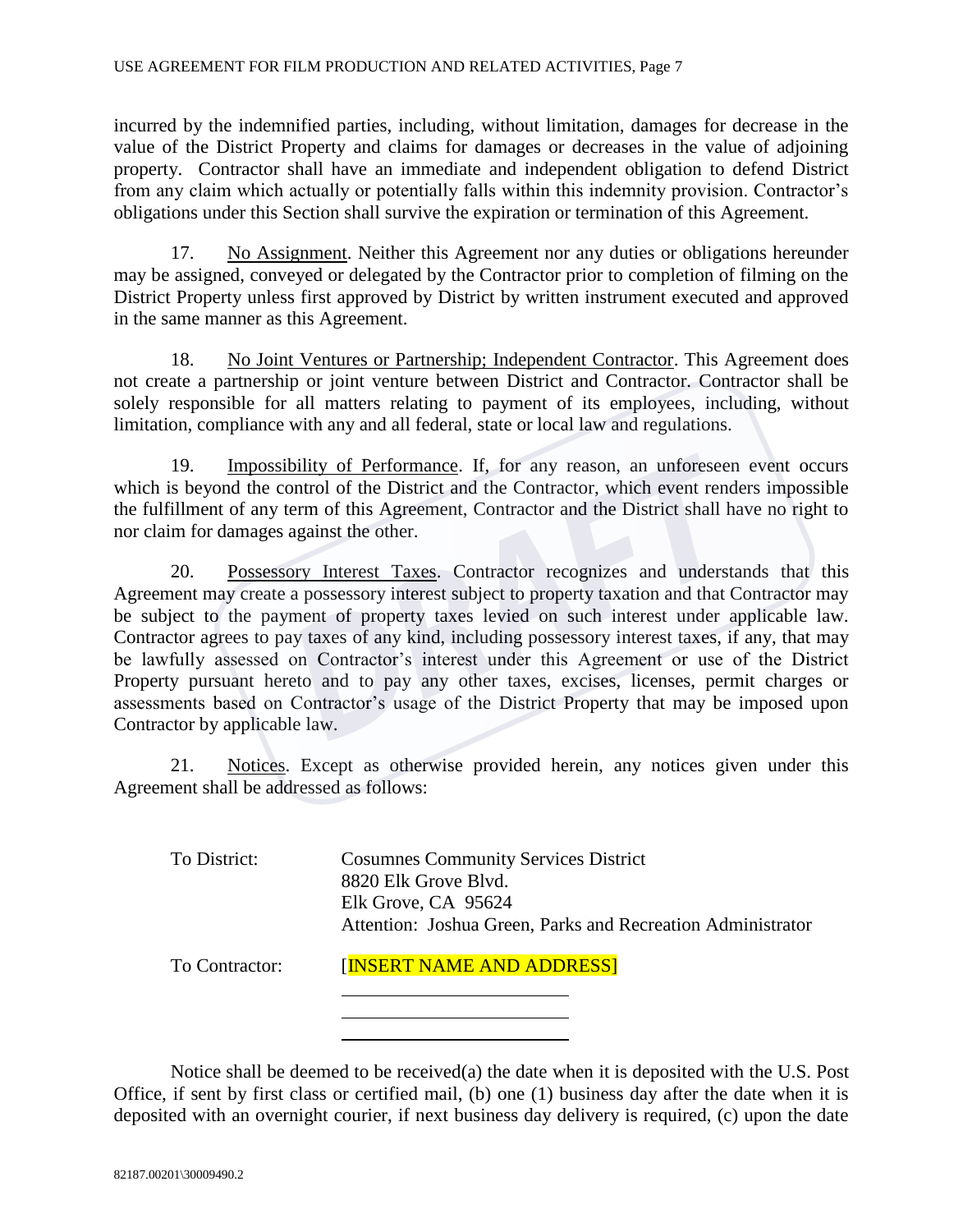personal delivery is made, or (d) upon the date when it is sent by facsimile, if the sender receives a facsimile report confirming such delivery has been successful and the sender mails a copy of such notice to the other party by U.S. first-class mail on such date.

22. Location Credit. Contractor shall expressly give credit to the "Cosumnes Community Services District" in the credits of any film resulting from the activities under this Agreement. Said credit shall be accorded on screen, with size, placement and all other aspects thereof determined in Contractor's sole discretion but consistent with other "thank-you" type credits accorded to locations of filming, if any. Contractor's obligations under this Section shall survive the cancellation, expiration, or termination of this Agreement

23. General Provisions. This Agreement may be amended or modified only by a writing signed by District and Contractor. No waiver by any party of any of the provisions of this Agreement shall be effective unless in writing and signed by an officer or other authorized representative, and only to the extent expressly provided in such written waiver. Except as expressly set forth herein to the contrary, all approvals and determinations of District requested, required or permitted hereunder may be made in the sole and absolute discretion of the District General Manager or other authorized District official. This instrument (including the exhibits hereto) contains the entire agreement between the parties and all prior written or oral negotiations, discussions, understandings and agreements are merged herein. This Agreement shall be governed by and be subject to California law. If either party commences an action against the other or a dispute arises under this Agreement, the prevailing party shall be entitled to recover from the other reasonable attorneys' fees and costs. Subject to the prohibition against assignments or other transfers by Contractor hereunder, this Agreement shall be binding upon and inure to the benefit of the parties and their respective heirs, representatives, successors and assigns.

Contractor further represents and warrants to District that all information provided by Contractor in the Location Information is true and correct.

[*Signatures on Following Page*]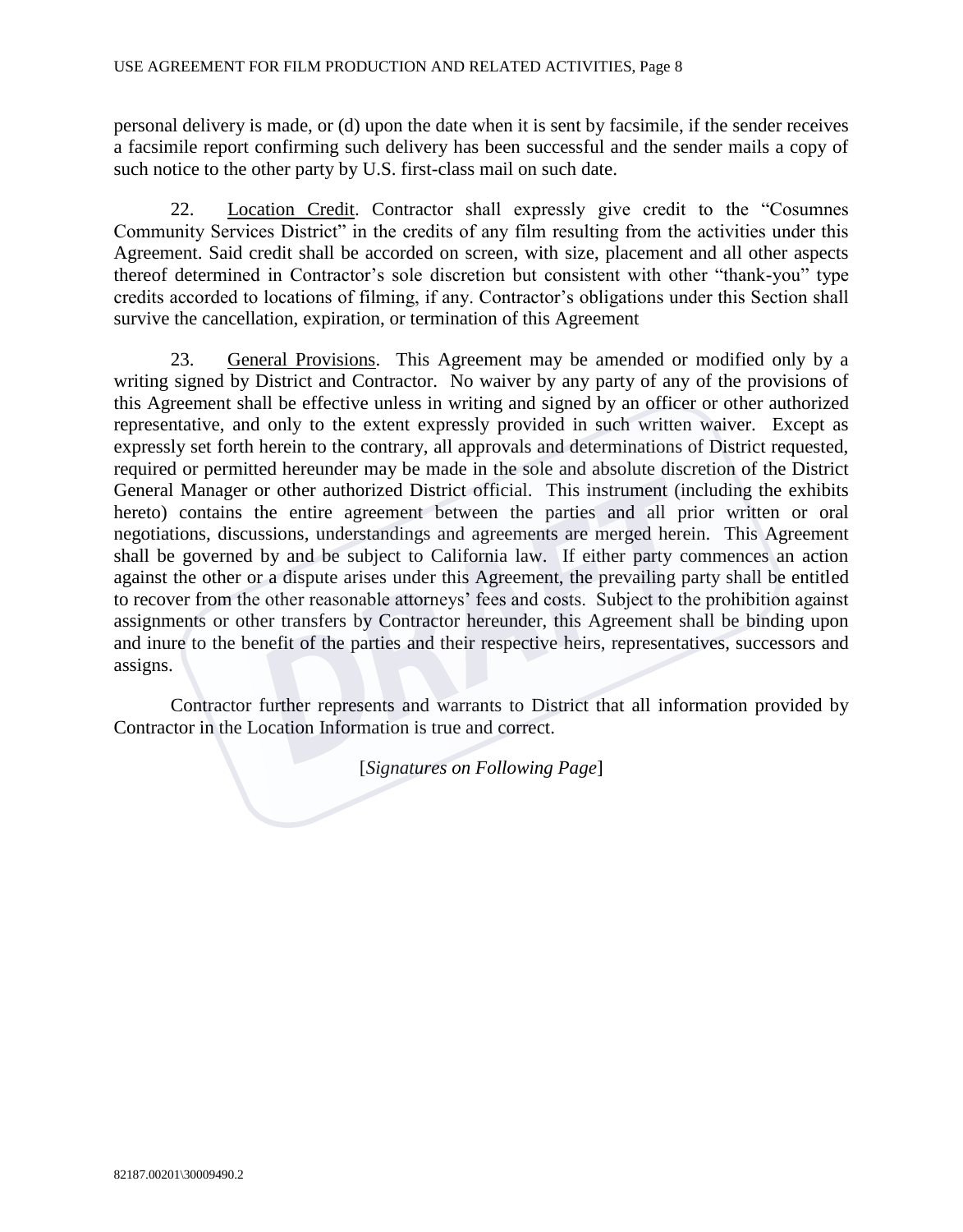### **SIGNATURE PAGE TO USE AGREEMENT FOR FILM PRODUCTION AND RELATED ACTIVITIES**

| COSUMNES COMMUNITY SERVICES   [NAME OF CONTRACTOR]<br><b>DISTRICT</b> |                  |
|-----------------------------------------------------------------------|------------------|
| By:<br>Maureen Zamarripa<br><b>General Manager</b>                    | By:<br>[Name]    |
| Date:                                                                 | [Title]<br>Date: |
|                                                                       |                  |

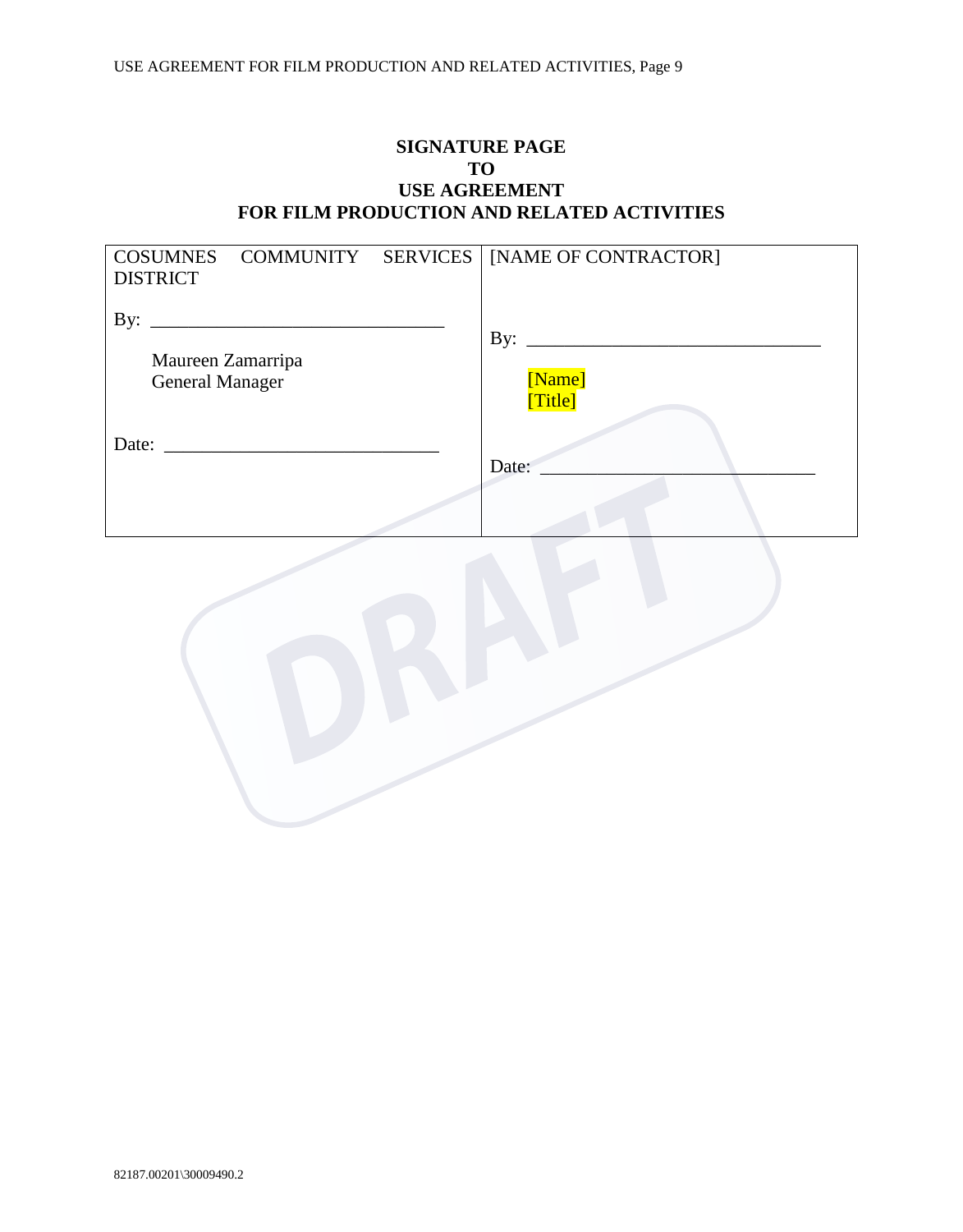# **EXHIBIT A**

# **Location, Identification and Information Form**

|                                                                                                                                                                                                                                      | <b>Contractor Information</b>                                                                                                                                                                                                                                                   |                                                                                              |  |
|--------------------------------------------------------------------------------------------------------------------------------------------------------------------------------------------------------------------------------------|---------------------------------------------------------------------------------------------------------------------------------------------------------------------------------------------------------------------------------------------------------------------------------|----------------------------------------------------------------------------------------------|--|
|                                                                                                                                                                                                                                      |                                                                                                                                                                                                                                                                                 |                                                                                              |  |
|                                                                                                                                                                                                                                      |                                                                                                                                                                                                                                                                                 |                                                                                              |  |
|                                                                                                                                                                                                                                      |                                                                                                                                                                                                                                                                                 |                                                                                              |  |
| Telephone: Fax: Fax:                                                                                                                                                                                                                 |                                                                                                                                                                                                                                                                                 |                                                                                              |  |
| Local Address:<br>Production Office or Hotel                                                                                                                                                                                         |                                                                                                                                                                                                                                                                                 |                                                                                              |  |
|                                                                                                                                                                                                                                      |                                                                                                                                                                                                                                                                                 |                                                                                              |  |
| Telephone: Fax: Fax:                                                                                                                                                                                                                 |                                                                                                                                                                                                                                                                                 |                                                                                              |  |
| Primary Contact: Phone: Phone:                                                                                                                                                                                                       |                                                                                                                                                                                                                                                                                 |                                                                                              |  |
| Email: <u>Alexander and the second contract of the second contract of the second contract of the second contract of the second contract of the second contract of the second contract of the second contract of the second contr</u> |                                                                                                                                                                                                                                                                                 |                                                                                              |  |
|                                                                                                                                                                                                                                      | Local Production Contact: Cell Phone: Cell Phone:                                                                                                                                                                                                                               |                                                                                              |  |
|                                                                                                                                                                                                                                      | Local Production Contact: Cell Phone: Cell Phone:                                                                                                                                                                                                                               |                                                                                              |  |
|                                                                                                                                                                                                                                      | Local Production Contact: Cell Phone: Cell Phone:                                                                                                                                                                                                                               |                                                                                              |  |
|                                                                                                                                                                                                                                      | <b>District Property To Be Used</b><br><b>For Film Production And Related Activities</b><br>[Describe Location where filming may take place (this space will expand to fit)]<br>Date And Time For Use Of District Property<br><b>For Film Production And Related Activities</b> |                                                                                              |  |
|                                                                                                                                                                                                                                      | <b>ENTER DATE</b><br><b>ENTER TIME</b>                                                                                                                                                                                                                                          |                                                                                              |  |
|                                                                                                                                                                                                                                      | Permitted Uses, Limitations, Conditions To Approval And Use Guidelines<br>For Film Production and Related Activities On District Property                                                                                                                                       |                                                                                              |  |
|                                                                                                                                                                                                                                      |                                                                                                                                                                                                                                                                                 | [List all specific permitted uses, any limitations or conditions of use, and any guidelines. |  |
|                                                                                                                                                                                                                                      | Consider including any rules specific to the Wackford property.]                                                                                                                                                                                                                |                                                                                              |  |